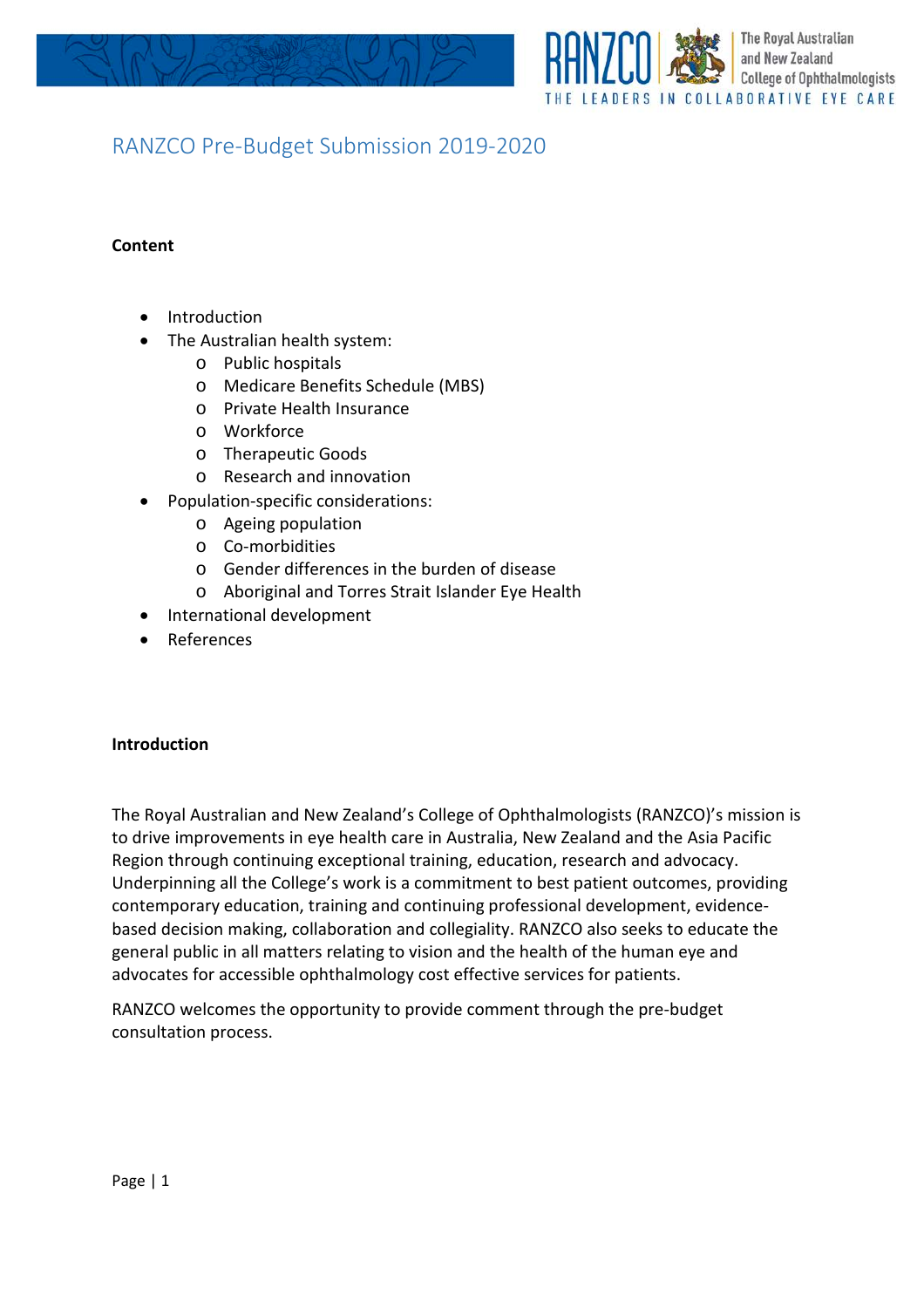# **The Australian health system**



## Public hospitals:

RANZCO believes that maintaining a healthy, robust public hospital sector is imperative for the wellbeing of all Australians.

According to the Australian Prudential Regulatory Authority (APRA), almost half of all Australians (45.9%) did not have any level of private health coverage in September 20[1](#page-10-0)8.<sup>1</sup> Given this, the public hospital system must maintain appropriate level of coverage.

RANZCO is concerned about the ongoing high median waiting times for elective surgery and in particular the inequity in accessibility for indigenous Australians when compared to the non-indigenous Australian population. For cataract surgery, a sight-saving surgery and the most common 'elective surgery' in Australia, the national median waiting time for surgery is currently 85 days<sup>2</sup> (AIHW 2018). However, Aboriginal and Torres Strait Islander Australians have a median waiting time of 130 days.

Prolonged waiting times for vision-saving surgeries also have a number of downstream affects particularly affecting the elderly, including a significant increase in the rate of injuries and death from falls while waiting for surgery,<sup>[3](#page-10-2)</sup> increased reliance on carers, and less functional independence.

AIHW data further shows that regional hospital (in both RA2 and RA3 – inner and outer regional) have waiting times up to double the national average. Regional areas are sometimes underserved in the private sector as well, it is therefore imperative that public hospitals are appropriately funded to offer a high standard of care, in a timely manner.

RANZCO is aware of particular issues with hospitals in NSW, where median cataract surgery waiting times in a number of hospitals nears a full year: Manning Hospital (346 days), Lismore Hospital (3[4](#page-10-3)0 days), and the smaller Hawkesbury Hospital (339 days).<sup>4</sup> Reports from South Australia Health show an ongoing issue with the State's elective surgery waiting times as well. $5$ 

### Medicare Benefits Schedule (MBS):

RANZCO supports a comprehensive and contemporary MBS schedule, to continue ensuring that all Australians can access the highest quality of medical care.

For this, it is important to ensure that clinical practice in Australia keeps up with the cutting edge of contemporary medical science and discovery. RANZCO supports strengthening the existing regulatory mechanism of the Medical Services Advisory Committee (MSAC), with view of allowing a timely introduction of innovative medical services to the MBS Schedule, while maintaining the rigor of the review process. Where possible and appropriate, collaboration with overseas regulators for adopting equivalency processes should be explored.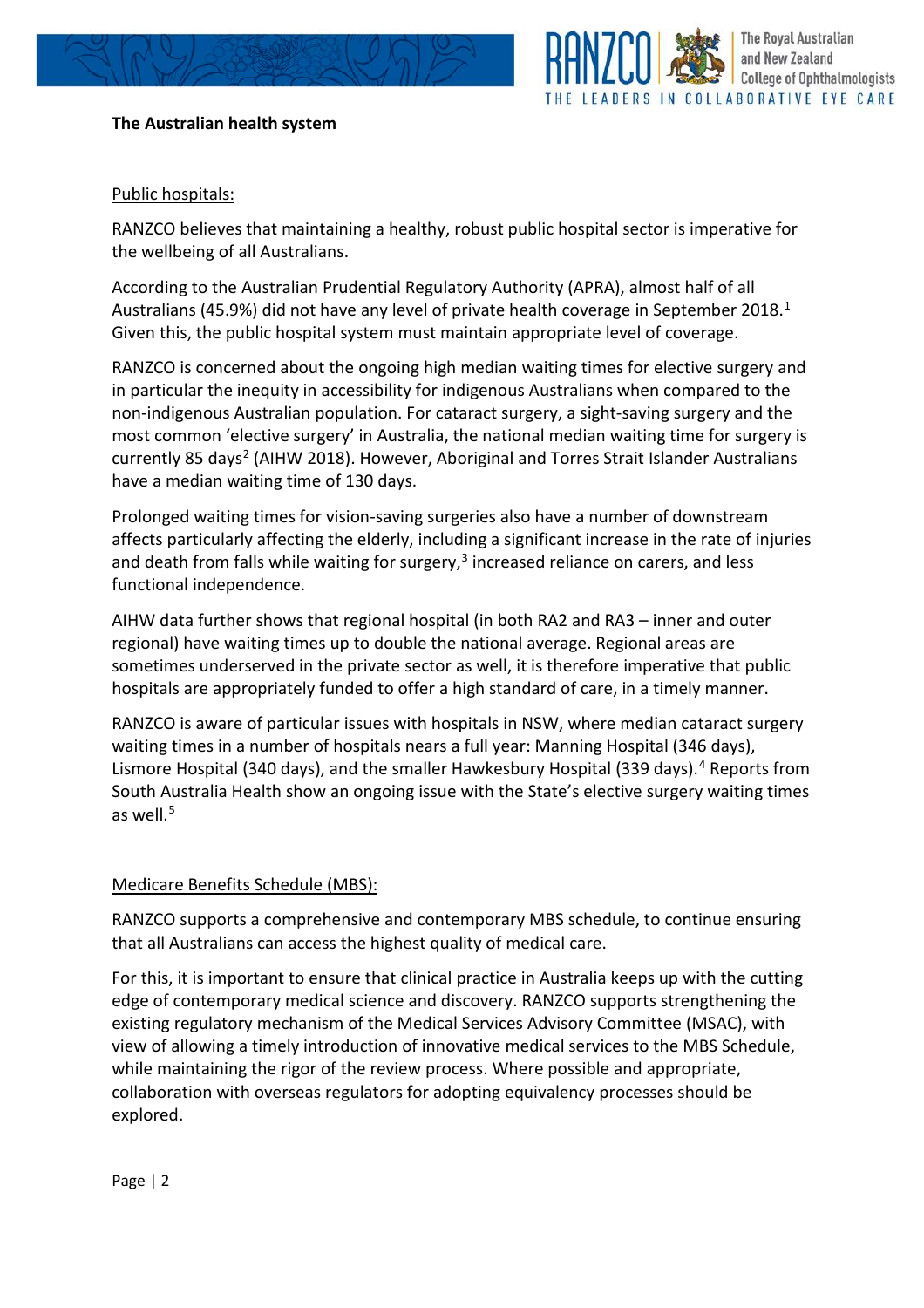

RANZCO supports completing the lifting of the freeze on indexation for the entire MBS schedule as soon as possible, given the erosion of rebate value when compared to the rising costs for service providers.

The Royal Australian and New Zealand

**College of Ophthalmologists** 

### Private Health Insurance

RANZCO supports upcoming changes to ensure higher transparency in private health insurance (PHI) products, with the planned introduction of standardised tiers.

However, RANZCO has expressed its concern in a number of submissions made to the Department of Health in this process arguing for an improved standard in the categorisation of cataract and eye health (as expressed in correspondences from RANZCO dated 4 May 2018, 20 July 2018, 8 August 2018). Based on the proposed model, the most common sightsaving operation will be limited from all but the highest tier of private health insurance ("gold").

RANZCO's view is that access to PHI tiers should not only be affordable but provide basic frequently accessed items such as pregnancy, cataracts surgery and the heart and vascular system to all policy holders rather than the "top" tiers of PHI only. RANZCO is deeply concerned with the exclusion of Cataract from all but the highest tier of health insurance coverage, as well as with the exclusion of all other eye and eye-related conditions from the basic coverage category. Cataract is a vision-saving operation. In most cases, a patient's vision can be restored overnight. Moreover, vision is a key determinant for a person's ability to maintain functional and economical independence. A loss of vision has far-reaching impact on the individual, their family, and the community.<sup>[6](#page-11-0)[7](#page-11-1)</sup>

Given the prevalence of cataract, especially in the older population, and given the costeffectiveness of cataract surgery to restore vision, cataract surgery should be covered by all levels of private health insurance. Restricting coverage to only the highest (gold) tier can have far-reaching negative impact on individuals, their family and community, and ultimately, on the health and welfare system, given the potential loss of ability to work and loss of economic independence associated with loss of vision.

# Therapeutic goods

Similar to the MBS, it is important that therapeutic goods are assessed in a timely manner by both the Therapeutic Goods Administration (TGA) and the Pharmaceutical Benefits Scheme (PBS), to ensure that Australian health practice is able to keep up to date with cutting edge medical research, innovation, and discovery. For this, RANZCO supports the move by TGA to adopt equivalency processes with overseas (EU) regulators. Further consideration should be given to strengthen the regulatory agencies to allow for a timely yet robust evaluation system.

Page | 3 Proposed changes to Therapeutic Goods Administration (TGA) scope of the medical device regulatory framework in Australia is a sensible step forward to set transparent criteria. The criteria should capture the rigour of existing FDA and EMA drug and device approval processes which assess applications against robust clinical trial evidence and manufacturing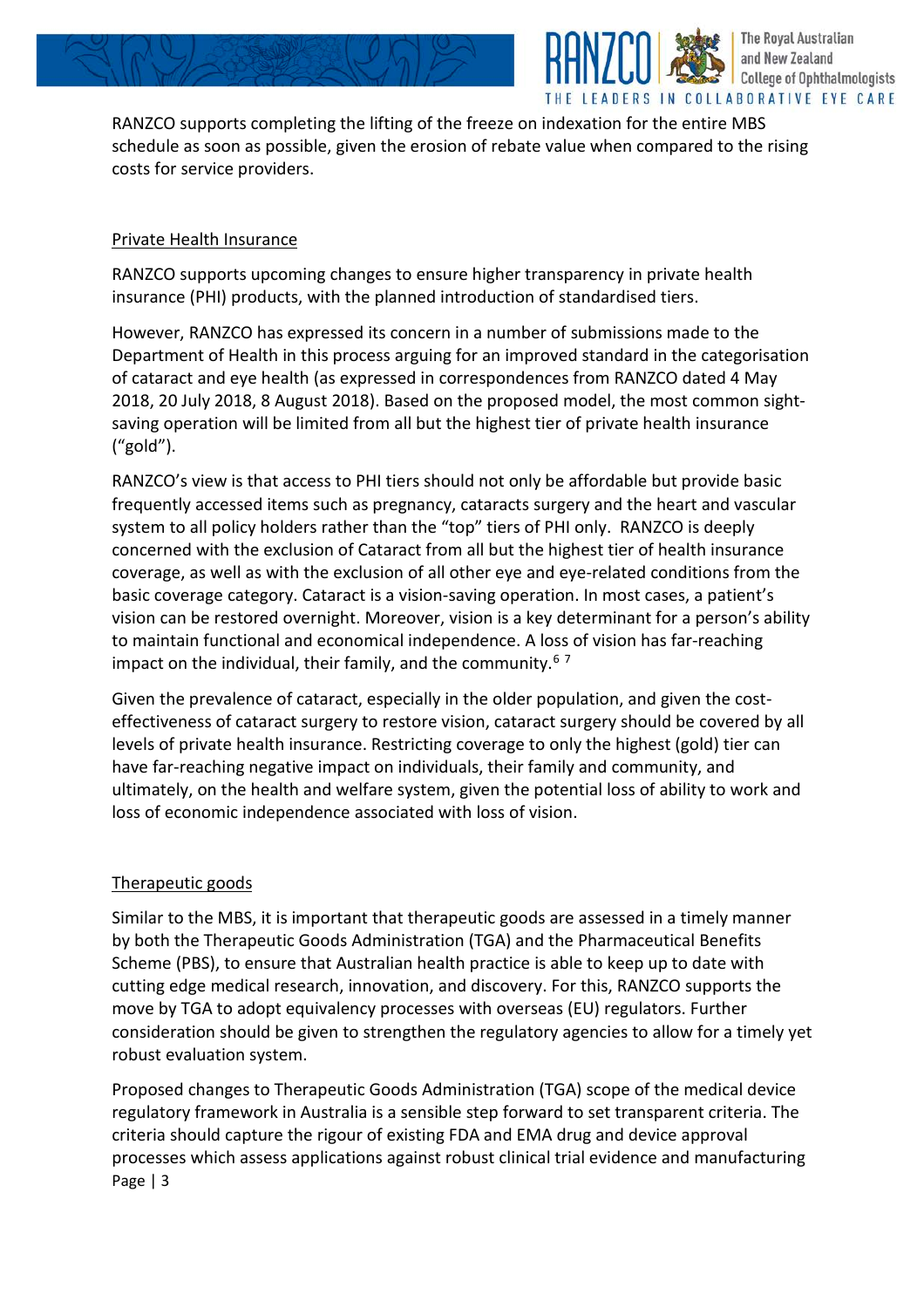

The Royal Australian and New Zealand **College of Ophthalmologists** LEADERS IN COLLABORATIVE EYE CARE

standards. This process is crucial in establishing best patient outcomes and safety as a result of health professionals working within their scope of practice in accordance with specific definitions of medical devices. The continued advancements in Artificial Intelligence (AI) and the development of diagnostic medical devices is set to shape society and affect the nature and scope of the workforce. It is imperative to ensure Australia is developing in accordance with countries excelling in the development of artificial technologies. $^8$  $^8$ 

Access to intravitreal injections of anti-VEGF agents is a key issue in the therapeutics area. Intravitreal injections are used for the management of diabetic eye diseases, as well as macular degeneration, the leading cause of blindness in Australia, as well as other eye conditions including retinal vascular diseases.

Most intravitreal injection therapies require an ongoing schedule of regular injections, often in six to eight-week intervals. This poses a significant challenge of ensuring appropriate ongoing access to intravitreal injections and associated follow-up appointments. Logistics (transport) is a key part of this challenge and the system costs, given the need to ensure a 'cold chain' due to the temperature sensitivity of the substance). This change in practice patterns requires a dynamic health systems response.

## Workforce

RANZCO recognises the need to increase medical service availability for Australians who live in regional and remote areas. Current data<sup>2</sup> suggests that waiting times for elective surgery in regional public hospitals are over double that of urban public hospitals.

RANZCO welcomes the recent regional medical workforce summit meeting, organised by Minister of Regional Services, The Hon Senator Bridget McKenzie. RANZCO has also recently met with the Rural Health Commissioner to discuss the rural generalist pathway, as well as planned RANZCO training activities in regional and remote areas. RANZCO is currently establishing a training network based in regional areas, to increase local specialist workforce.

RANZCO supports the increased drive to improve local specialist medical workforce, and to reduce the reliance of regional and remote areas on Fly In, Fly Out (FIFO) style services, where possible.

This however requires an appropriate level of funding commitment to ensure that the available facilities, equipment, and ancillary support required is available. A review of existing training funding modalities needs to be conducted with a view of ensuring greater flexibility, such as funding the trainee rather than a particular training site and providing incentives to encourage doctors to consider locating themselves in regional areas (RA2- RA5). Further, where possible and appropriate, increased funding for the development of and greater resourcing of regional centres should be considered to support training hubs for trainees.

A recent study amongst Australian and New Zealand Ophthalmologists highlights significant discrepancies between male and females in terms of work-life balance and experiences of discrimination, bullying and sexual harassment. Female ophthalmologists experienced more

Page | 4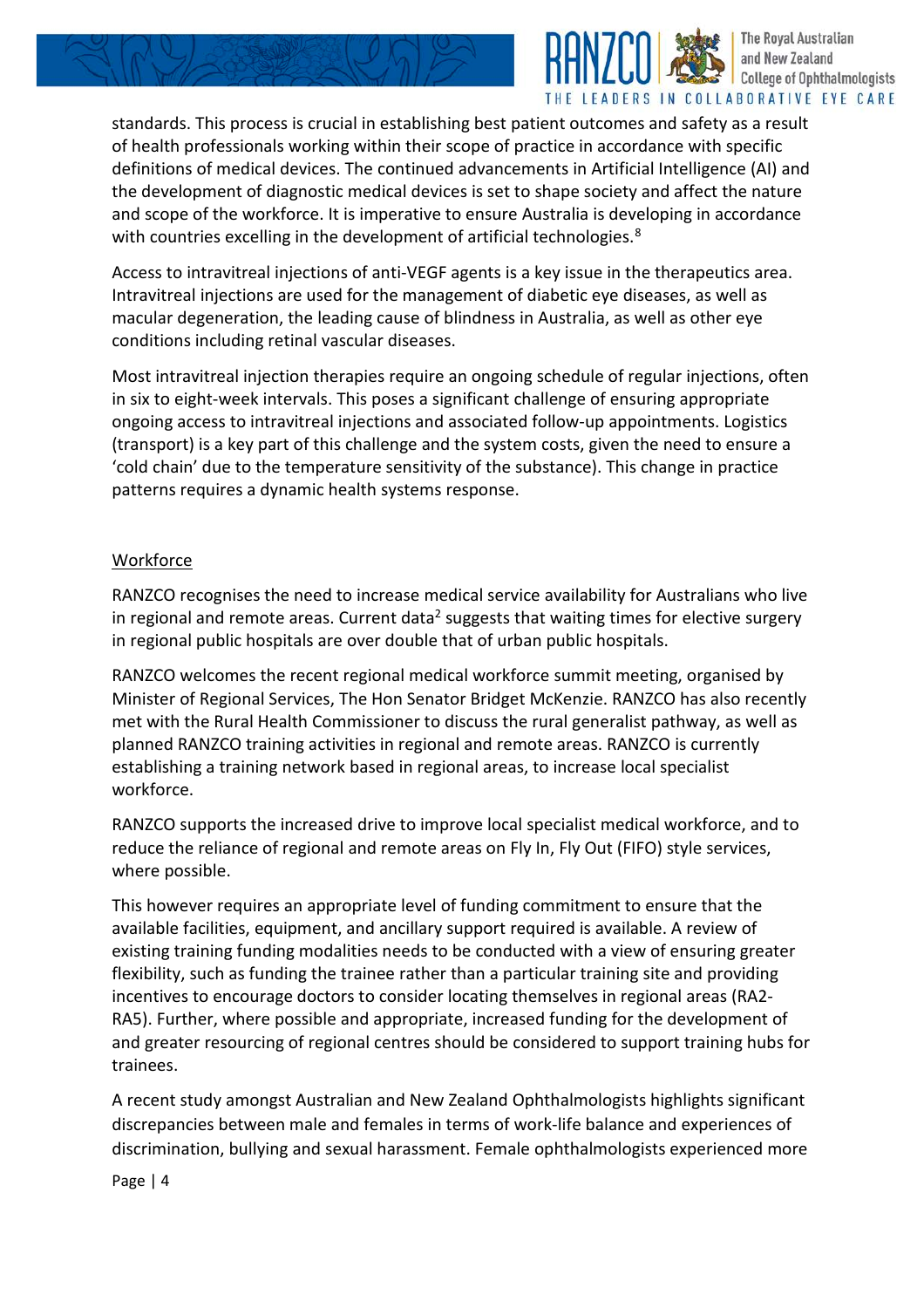



frequent discrimination in the work-place and greater obstacles to career advancement whilst reporting working fewer hours, mainly in the private sector, in order to meet their increased share of family commitments. Research highlights women in ophthalmic research and clinical careers are still lost from the pipeline; receiving less grant funding and promotions. In order to increase female participation at all levels, there is a need to better understand this clinical and academic pipeline and the losses that occur.

# Research and innovation

As mentioned, RANZCO believes that the task of ensuring timely introduction of innovations into clinical practice is critical in ensuring patients have access to the most contemporary, best available treatment. This is a significant regulatory challenge given the rapid pace of innovation in some areas.

Artificial Intelligence (AI) is one particular area which is likely to have significant impact on clinical practice in the near future. In the medical field, AI often refers to the research and production of a device that replicates intelligent behaviour with minimal human input.<sup>[9](#page-11-3)</sup> This enhances the ability to perform a task as the AI devices analyses its environment and generates a perception based on this to optimise success.

With the integration of physical AI into society, advancements to robotics thus far includes presenting thousands of images of what would indicate an eye disease such as diabetic retinopathy (DR) or glaucoma.<sup>[10](#page-11-4)</sup> The images show a scale of severity of none, mild, moderate, severe or proliferative in relation to the International Clinical Diabetic Retinopathy scale, $11$  allowing for the robot to identify when a patient displays symptoms of an eye condition or disease and when referral to an ophthalmologist is essential. The results are phenomenal for AI devices which exhibit approximately 97 percent sensitivity.<sup>[12](#page-11-6)</sup>

AI in the medical profession thus has the potential to reduce financial burden on businesses and the government which has been a concept of apprehension for the Australian Government thus far.<sup>[13](#page-11-7)</sup> Funding from the Australian government for the 2018-2019 budget was minimal where only \$0.1 million was allocated for AI to be delivered by Standards Australia.[14](#page-11-8) Other countries, including the United States and China are far more advance in incorporating AI into the workforce.<sup>10</sup>

Whilst AI is in its very early stages of changing medicine, with the subtle integrations into society, along with the benefits, funding is crucial to ensure Australia integrates AI into society given the potential to reduce costs considerably. Technology will continue to progress in the future and we should not restrict or refrain from engaging in this.<sup>12</sup>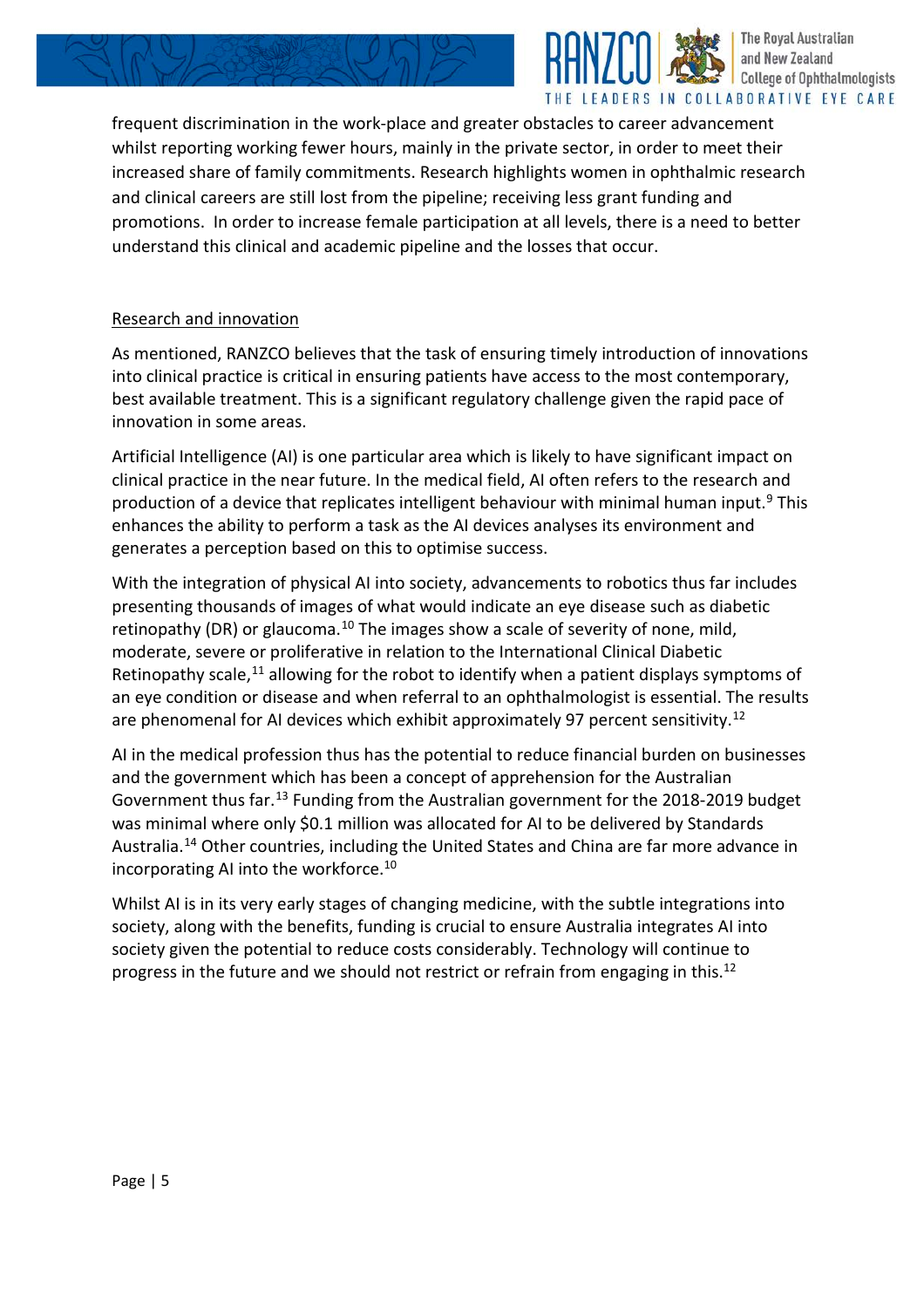

### **Population-specific considerations**

#### The Royal Australian and New Zealand **College of Ophthalmologists** LEADERS IN COLLABORATIVE EYE CARE

## Ageing population

Eye health represent a unique area in health care, as relatively small investments can produce immediate positive outcomes for patients. Most vision loss remains preventable: a cataract surgery, for example, can restore vision in most cases with a simple lens replacement procedure, whereas other intervention for chronic conditions such as diabetes can prevent associated eye conditions from developing if diagnosed and treated properly. Moreover, as explained prior, vision is a key determinant for a person's ability to maintain functional and economic independence. A loss of vision has far-reaching impact on the individual, their family, and the community. This makes eye health an area of particular high return for public investment, when considering the wider impact of vision loss.

It is projected that the number of Australians aged 40 or over with vision loss will rise to almost 801,000 by 2020, and those who are blind will rise to over 100,000.<sup>7</sup> In addition, the number of older Australians with their sight affected by presbyopia is estimated at 1.3 million (by self-report). This rise reflects an ageing population and assumes a policy-neutral environment.

Age-related macular degeneration (AMD) is the leading cause of blindness in Australia. In AMD, the macula goes through changes, related to ageing, which impacts the detailed central vision. The two most common forms of AMD are 'wet' and 'dry' AMD, with 'wet' AMD normally characterised by a faster onset and requires more urgent action to halt its progress.

The issue of AMD presents a significant task for the health sector. Over the past decade, AMD treatment was revolutionised using intravitreal injections of anti-VEGF agents. The success rate of anti-VEGF therapy is very high. In wet AMD for example, characterised by its quick development, intravitreal injections successfully halt its progress in up to 90% of cases.

RANZCO developed a number of relevant models of care and patient pathways, to improve consistency and efficiency in treatment. However, ensuring appropriate access to AMD treatment remains a significant challenge to the health system, which requires significant national strategy and resources. Further details about the challenges presented by ensuring appropriate levels of access to intravitreal injection therapy is detailed under the 'Therapeutics' section of this submission.

Page | 6 Another leading cause for vision loss and blindness among older Australians is glaucoma. Glaucoma is a group of diseases, often causing optic neuropathy and visual fields loss. Glaucoma is associated with increase in intra-ocular pressure and requires ongoing treatment. Glaucoma too experienced a large leap in clinical practice due to research and innovation over the past few years, with the introduction of Minimally-Invasive Glaucoma Surgery devices (MIGS). MIGS are inserted surgically and can be done together with common lens extraction procedures (such as cataract surgery) to intervene early in the disease with minimum discomfort for patients (unlike other glaucoma procedures) and help reduce intraocular pressure by increasing the flow of aqueous humour (the liquid inside the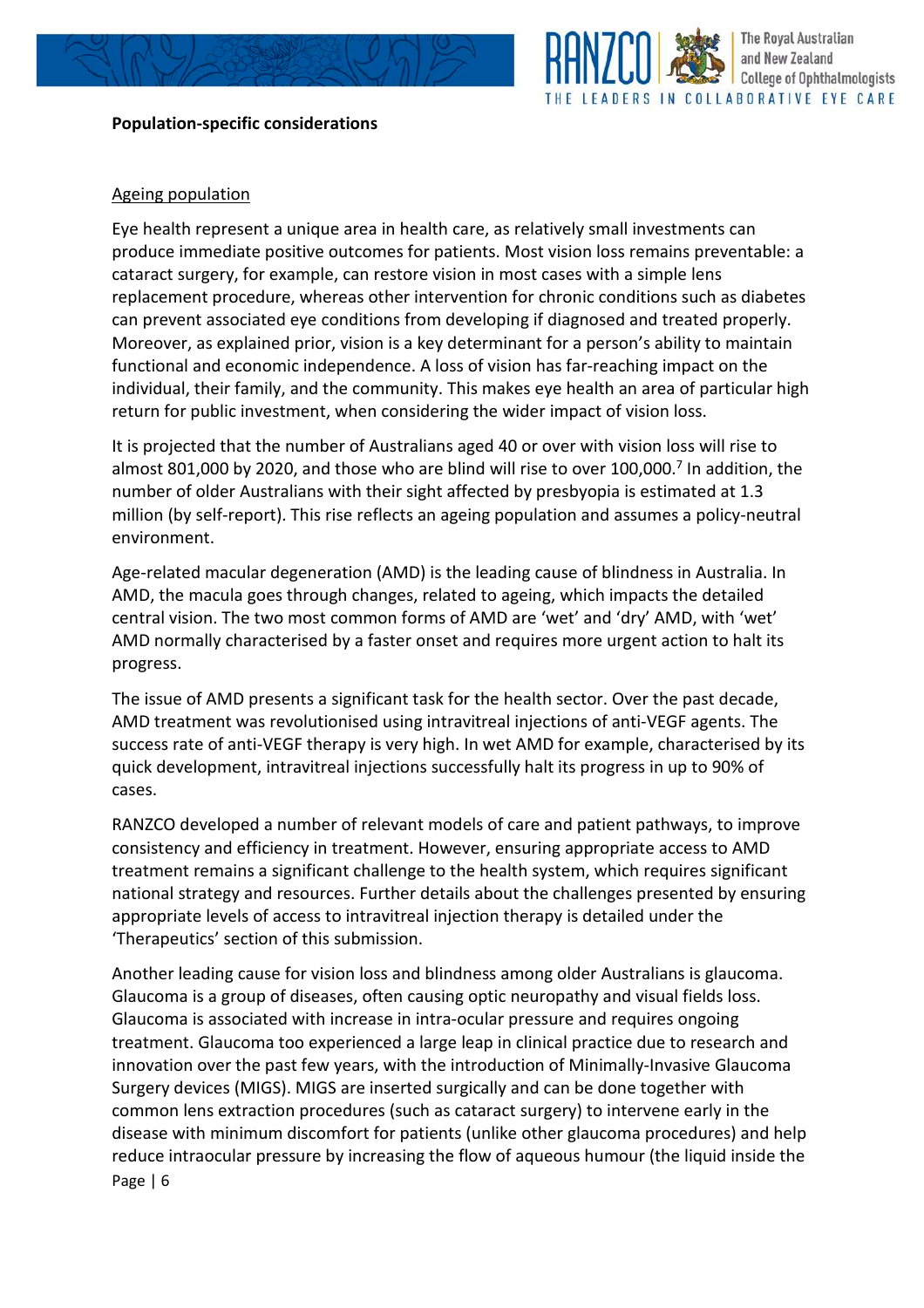



eye). However, in some cases MIGS are indicated to be installed in urgency, as a stand-alone procedure, to halt rapid deterioration in some patients. Given the unique and growing clinical role of MIGS devices and the changes they are bringing to glaucoma treatment and management, the challenge on the Australian health system to allow patients access. RANZCO is pleased with the progress made in this space over the past year, with the establishment of a permanent MBS item for MIGS insertion during cataract surgery, however RANZCO is concerned by the lack of a current MBS item for standalone MIGS insertions, which are less common but more urgent when they are indicated.

## Co-morbidities

Diabetes is fast becoming one of the biggest contributors to the burden of disease in Australia. In particular, diabetic eye disease is increasingly becoming a major contributor to vision loss. Diabetic patients need to be regularly screened for the development of diabetic eye disease, as early intervention is crucial to halt progression. RANZCO supports a number of existing initiatives, including the KeepSight initiative, to ensure the best rates of screening. Furthermore, RANZCO developed detailed referral pathway for diabetic retinopathy, and works closely with other organisations in the eye health sector to improve screening and treatment compliance.

Diabetic eye diseases also present the challenge of co-morbidities, increasing across the population and across different health conditions. It is estimated that about 23% of Australians are affected by two or more chronic conditions.<sup>[15](#page-11-9)</sup> Vision-impacting conditions, when presented with co-morbidities, present a particular challenge given the reduction of independence often associated with low vision and increased reliance on formal and informal carers, as well as the need to access different services and doctors for treatments.

The challenge of managing co-morbidities is monumental to the Australian health system, and RANZCO supports innovation in public health approaches to reduce the burden of disease caused by co-morbidities, and where possible, manage treatment in a way that is more cost-effective for patients by increasing accessibility to multiple services.

### Gender differences in the burden of disease

Women are affected by blindness and visual impairment at a greater rate than men.<sup>16</sup> Inequality in eye health outcomes is a global issue, with women estimated 1.3 times more likely to suffer from vision loss than men.<sup>[17](#page-11-11)</sup> Addressing gender inequalities in eye health requires planning in consideration of the wider social determinants of health.

In Australia, cataract is more common in women than men (4.4% vs 3.5%) and in women aged 80 and above the incidence has increased - from 13.4% in 2010-11 to 18.5 per cent in 2016-17.[18](#page-11-12)

Women often still carry a greater role in child rearing and thus bear a greater proportion of the burden of caring for children with paediatric eye disease. It is also important, in alignment with broader public health priorities, to have effective childhood screening and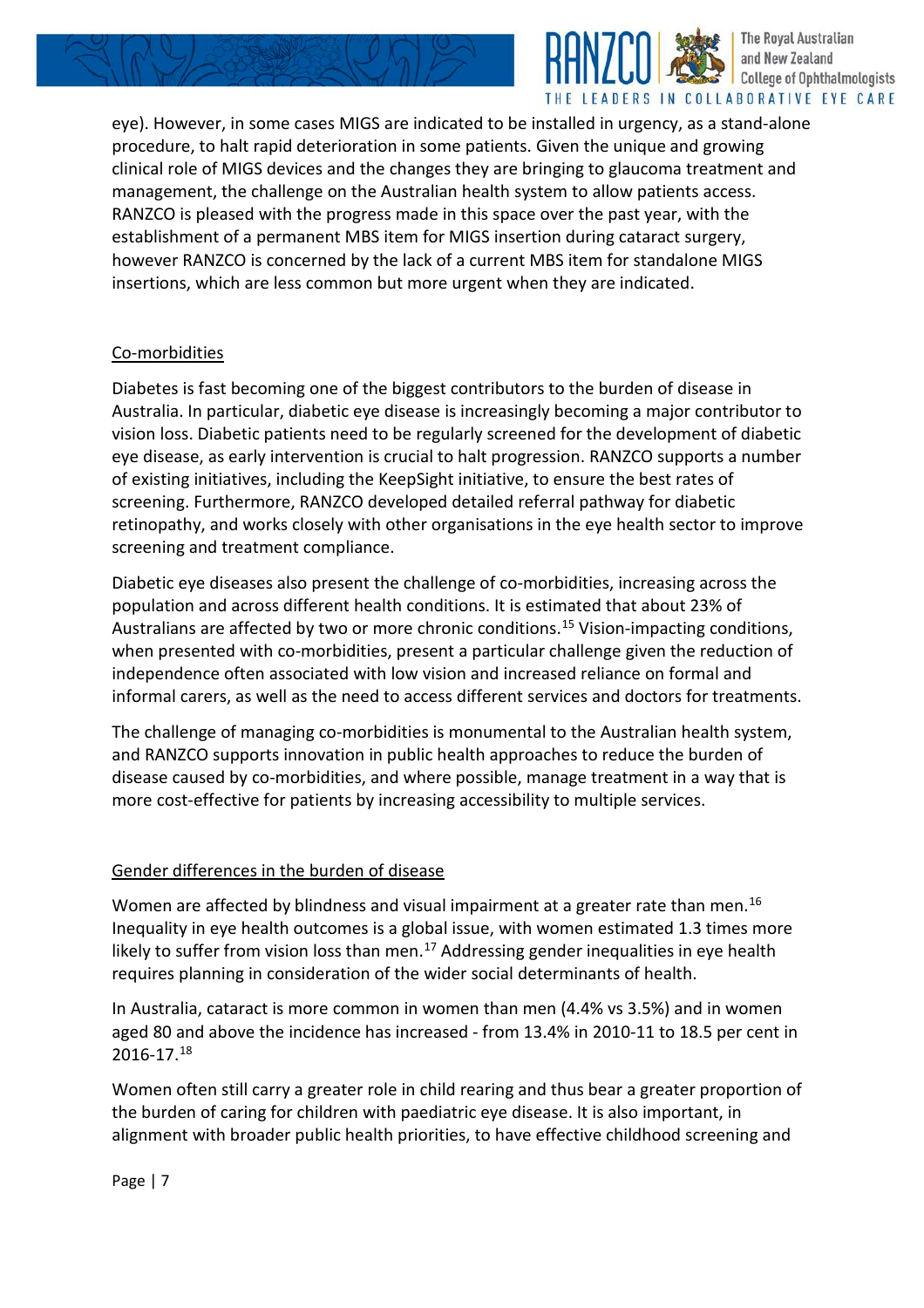



early intervention programs to minimise the impact of ocular trauma and eye disorders on the developing visual system.

## Aboriginal and Torres Strait Islander Eye Health

As the primary ophthalmology body in Australia, RANZCO has a strong commitment to closing the gap in vision. [19](#page-11-13) RANZCO maintains a dedicated Aboriginal and Torres Strait Islander Eye Health Committee, which brings together ophthalmologists from across Australia who have particular experience in service provision for Aboriginal and Torres Strait Islander communities, including via innovative service delivery models. The Committee informs the RANZCO Board, Council, and Executive about emerging and ongoing Indigenous eye health matters, advises on appropriate projects, policies, and advocacy work, as well as advise on relevant educational matters.

RANZCO supports focusing on the following areas as part of improving eye health outcomes for Aboriginal and Torres Strait Islander people:

- Focus planning on population needs analysis: Funding models for service delivery should ultimately reflect population needs, and the changing population trajectories should be reflected in funding arrangements (with built-in regular reviews) to 'future-proof' funding models and ensure ongoing appropriate coverage.
- From the perspective of eye health service availability, RANZCO supports ensuring that outreach service delivery programs are updated annually to ensure populationbased needs are fully met. This is reflected in the Roadmap for Closing the Gap for Vision, an initiative which RANZCO is a formal member of.19
- Programs should also be flexible enough to allow adjustments to specific local contexts, and to ensure following all relevant local cultural protocols.
- Urban areas as priority: While many of the existing programs focus on rural/ regional areas, urban areas should be considered given the high Aboriginal and Torres Strait Islander population and existing access issues. A focus on dedicated metro/ inner regional eye health networks can provide good outcomes, via coordination with Aboriginal Medical Services, public hospitals, MOICDP support, and other available programs.
- Public hospital availability: Given the increased reliance on public services in nonurban areas, as well as people of lower income, ensuring appropriate public hospital ophthalmology service hours is an important step towards closing the gap. The current proportion of available ophthalmology clinical hours between public and private is about 1 to 3. The limited availability of public hospital ophthalmology posts impacts Indigenous patients disproportionally. An equitable access to publicly funded specialist services, utilising a combination of public hospital availability and appropriately funded, long-term outreach programs, should therefore be considered a key target for closing the gap.
- RANZCO recognises that, at present, a number of different programs are working to achieve equity in Indigenous eye health. The Roadmap for Closing the Gap for Vision, for example, identified systemic gaps in the health sector and tries to maximise the efficiency of public spend on health interventions. Projects like Closing the Gap for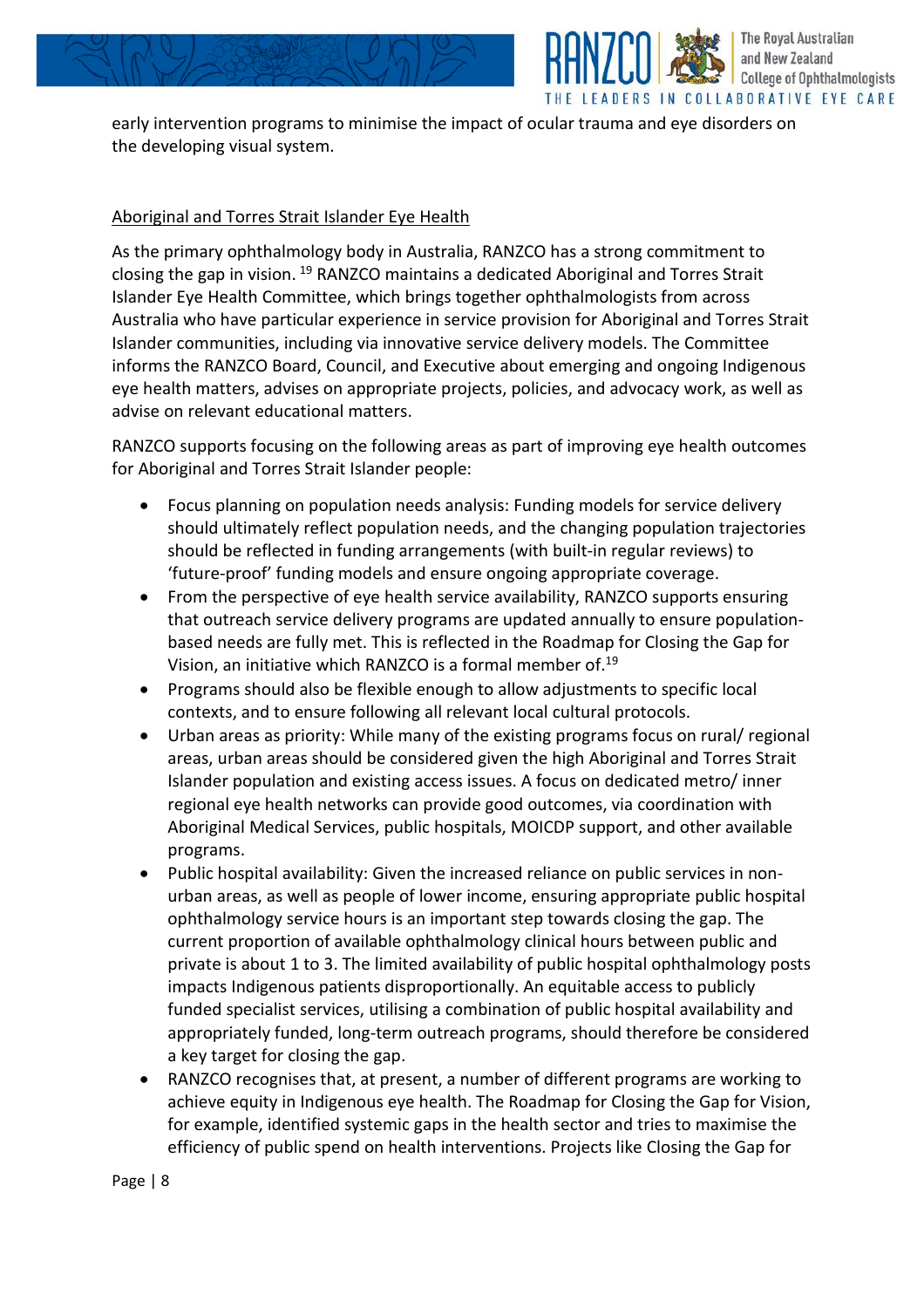

The Royal Australian and New Zealand

- guide policy planning in this area. • Improving cultural competency of the workforce is a key priority. RANZCO currently examines methods of embedding cultural safety and capacity education within the RANZCO training program, however RANZCO will also support resourcing a national focus on cultural competency in medical education, to allow all health education providers to embed the highest level of cultural competency training as a core health education activity.
- RANZCO welcomes the recent announcement by Minister Ken Wyatt, funding a new, innovative cultural safety training for nurses and midwives delivering frontline care to Aboriginal and Torres Strait Islander people (Media release, 23 January). RANZCO suggests that Federal funding should be considered to support cultural safety and capacity activities for medical specialists. A national, Federal approach to cultural competency in health would ensure consistency across Australia, and across all levels of the health system.

### **International Development**

The World Health Organisation (WHO) estimated that 90 million people in the Western Pacific Region had a visual impairment in [20](#page-11-14)10, out of which, 10 million people were blind<sup>20</sup>. However, eighty percent of sight loss is preventable or treatable. Cost-effective interventions are available for the major causes of avoidable blindness. The estimated impact of vision loss and blindness has been consistently linked to considerable economic burden on affected persons, as well as their families, caretakers, and society as a whole<sup>[21](#page-11-15)</sup>. Investment in blindness prevention and eye health programs has been shown to positively contribute to poverty reduction, particularly in developing countries, and positively impact on economic development<sup>[22](#page-11-16)</sup>  $23$ .

RANZCO welcomes the creation of the Pacific Office and the increase in establishment of diplomatic missions in the Pacific Islands region by the Australian government.<sup>[24](#page-11-18)</sup> A continued investment in the development and training of the medical workforce in the region will help alleviate poverty and contribute towards sound community and regional development.

However, given Australia's total aid budget is at its lowest ever level as a proportion of budget (0.23% of gross national income)  $25$ , it is imperative for Australia to increase the aid budget and move closer towards achieving the set OECD target of budgeting aid spending at 0.7% of GNI.

A solid investment in eye health can build on past successes and implement improved systems for sustainable development of eye care in the region. Whilst alleviating poverty and contributing towards sound community and regional development, such investments will also further establish Australia as a regional and global leader in eye health development.

Page | 9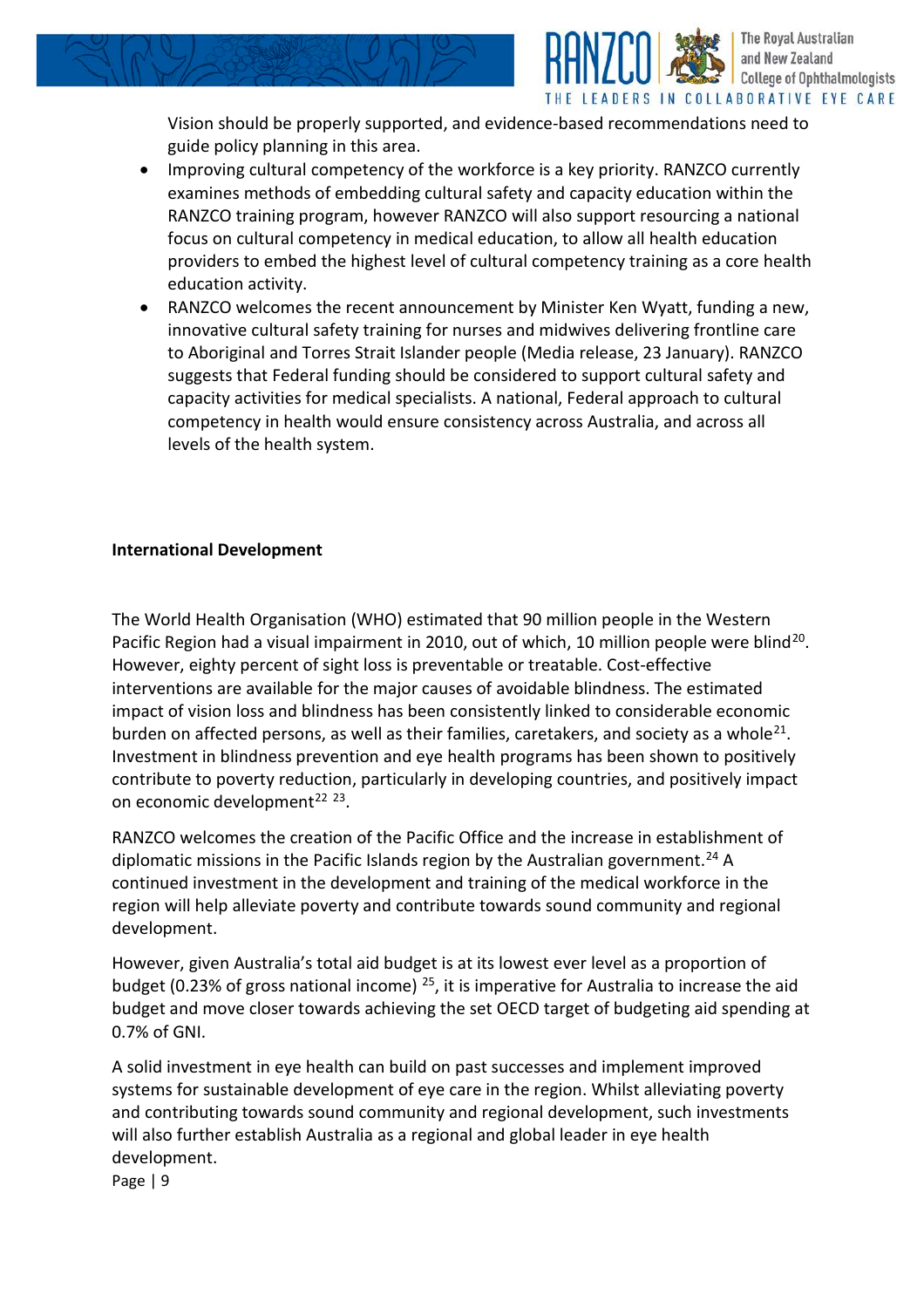



The best available evidence suggests that on average, aid has had a positive effect on economic development in poorer countries and brings real improvements in other important areas such as governance.

**For any clarification regarding the issues raised above please contact the RANZCO Policy Team via [policy@ranzco.edu](mailto:policy@ranzco.edu) .**

Yours sincerely,

David Anhans

David Andrews RANZCO CEO

**References:**

 $\overline{a}$ 

<sup>1</sup> Australian Prudential Regulatory Authority (APRA). (2018). Quarterly Private Health Insurance Statistics. September 2018 (released 15 November 2018). Available from: [https://www.apra.gov.au/sites/default/files/private\\_health\\_insurance\\_quarterly\\_statistics\\_septem](https://www.apra.gov.au/sites/default/files/private_health_insurance_quarterly_statistics_september_2018.pdf) [ber\\_2018.pdf](https://www.apra.gov.au/sites/default/files/private_health_insurance_quarterly_statistics_september_2018.pdf) (accessed: 24 January 2019)

<sup>2</sup> Australian Institute of Health and Welfare (AIHW). (2018). Elective surgery waiting times 2017-18. Australian Government: Australian Institute of Health and Welfare. Available from: [https://www.aihw.gov.au/getmedia/73b686ab-32e9-48b1-86f2-cd264b3cf073/aihw-hse-](https://www.aihw.gov.au/getmedia/73b686ab-32e9-48b1-86f2-cd264b3cf073/aihw-hse-215.pdf.aspx?inline=true)[215.pdf.aspx?inline=true](https://www.aihw.gov.au/getmedia/73b686ab-32e9-48b1-86f2-cd264b3cf073/aihw-hse-215.pdf.aspx?inline=true) (accessed: 24 January 2019)

<sup>3</sup> Palagyi, Anna, Peter McCluskey, Andrew White, Kris Rogers, Lynn Meuleners, Jonathon Q. Ng, Nigel Morlet, and Lisa Keay. "While We Waited: Incidence and Predictors of Falls in Older Adults with Cataract." Investigative Ophthalmology & Visual Science 57, no. 14 (2016): 6003-10.

<sup>4</sup> Australian Institute of Health and Welfare (AIHW). (2018). Waiting times for elective surgery 2017- 18. Australian Government: Australian Institute of Health and Welfare. Available from: <https://www.myhospitals.gov.au/our-reports> (accessed: 24 January 2019).

<sup>5</sup> Wade, The Hon. Stephen, MLC. Outpatient clinic waiting times revealed. Adelaide: Government of South Australia Media Release. 1 July 2018.

Page | 10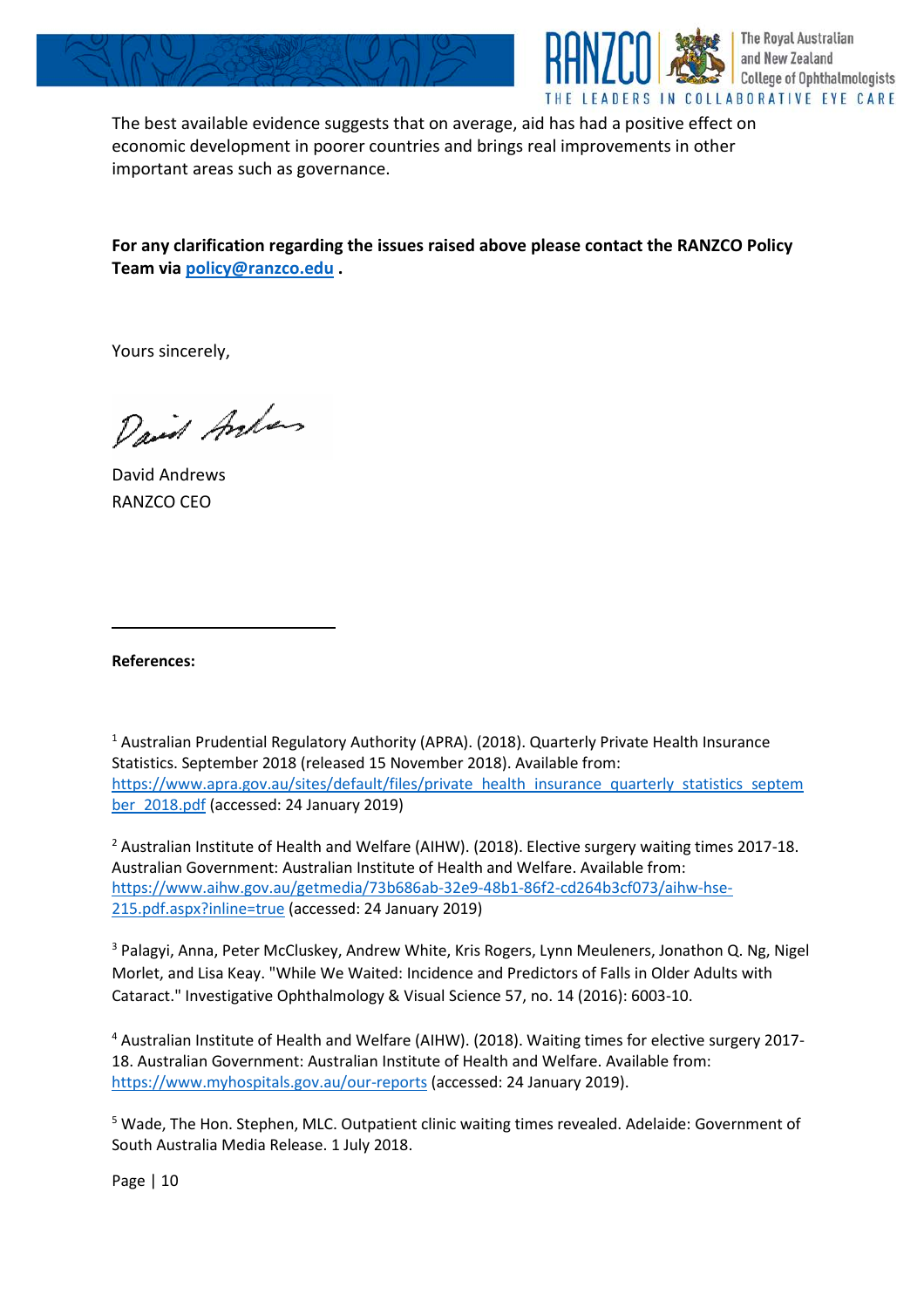

**The Royal Australian** and New Zealand

LEADERS IN COLLABORATIVE EYE CARE

**College of Ophthalmologists** 

<sup>7</sup> Access Economics Pty Limited. "Clear focus: the economic impact of vision loss in Australia in 2009". Melbourne: Vision 2020 Australia (2010).

<sup>8</sup> O'Neill, M. (2017). Explainer: What is artificial intelligence? Available from: <https://www.abc.net.au/news/2017-08-07/explainer-what-is-artificial-intelligence/8771632> (accessed: 18 October 2018)

<sup>9</sup> Hamet, P & Tremblay, J. (2017). Artificial intelligence in medicine. Metabolism, vol. 69, pp. 36-40.

<sup>10</sup> Abramoff, A., Lavin, P., Birch, M., Shah, N., & Folk, J. (2018). Pivotal trial of an autonomous Albased diagnostic system for detection of diabetic retinopathy in primary care offices. NPJ Digital Medicine 1, 39

<sup>11</sup> Gulshan, V., Peng., L., Coram, M., Stumpe, M., Wu, D., Narayanswamy, A., Venugopalan, S., Winder, K., Madams, T., Cuadros, J., Kim., R., Raman, R., Nelson, P. C., Mega, J. L., & Webster, D. (2016). Development and Validation of a Deep learning for Detection of Diabetic Retinopathy in Retinal Fundus Photographs. The Journal of the American Medical Association, 10(1001) E1-E9

 $12$  Verma, N. (2018, November 20). Diabetic Retinopathy presentation presented at the Royal Australian and New Zealand College of Ophthalmologists Annual Congress, Adelaide, Australia.

<span id="page-10-0"></span><sup>13</sup> Carrington, A. (2017). Artificial Intelligence and government regulation. Available from: <https://www.governmentnews.com.au/artificial-intelligence-government-regulation/> (accessed: 18 October 2018)

<sup>14</sup> Andrews, D. (2018, November 20). Diabetic Retinopathy presentation presented at the Royal Australian and New Zealand College of Ophthalmologists Annual Congress, Adelaide, Australia.

<span id="page-10-1"></span><sup>15</sup> Australian Institute of Health and Welfare. (2018). Australia's Health 2018. Chapter 3.3: Chronic conditions. Available from: [https://www.aihw.gov.au/getmedia/6bc8a4f7-c251-4ac4-9c05-](https://www.aihw.gov.au/getmedia/6bc8a4f7-c251-4ac4-9c05-140a473efd7b/aihw-aus-221-chapter-3-3.pdf.aspx) [140a473efd7b/aihw-aus-221-chapter-3-3.pdf.aspx](https://www.aihw.gov.au/getmedia/6bc8a4f7-c251-4ac4-9c05-140a473efd7b/aihw-aus-221-chapter-3-3.pdf.aspx) (accessed: 21 January 2019)

<span id="page-10-2"></span><sup>16</sup> Australian Institute of Health and Welfare (AIHW). (2015). 1 in 2 Australians affected by eye problems—higher for Indigenous Australians. 15 December 2015. Available from: [https://www.aihw.gov.au/news-media/media-releases/2015/december/1-in-2-australians-affected](https://www.aihw.gov.au/news-media/media-releases/2015/december/1-in-2-australians-affected-by-eye-problems-higher)[by-eye-problems-higher](https://www.aihw.gov.au/news-media/media-releases/2015/december/1-in-2-australians-affected-by-eye-problems-higher) (accessed: 21 January 2019)

<span id="page-10-3"></span><sup>17</sup> Vision 2020 Australia. (2018). Global gender imbalance in eye health highlighted this International Women's Day. Available from: [http://www.vision2020australia.org.au/media/2018-03-08/global](http://www.vision2020australia.org.au/media/2018-03-08/global-gender-imbalance-in-eye-health-highlighted-this-international-womens-day)[gender-imbalance-in-eye-health-highlighted-this-international-womens-day](http://www.vision2020australia.org.au/media/2018-03-08/global-gender-imbalance-in-eye-health-highlighted-this-international-womens-day) (accessed: 25 January 2019)

<span id="page-10-4"></span><sup>18</sup> Medibank. (2018). Medibank Better Health Index. Available from: <https://www.medibank.com.au/livebetter/tag/better-health-index/> (accessed: 24 January 2019)

Page | 11

j